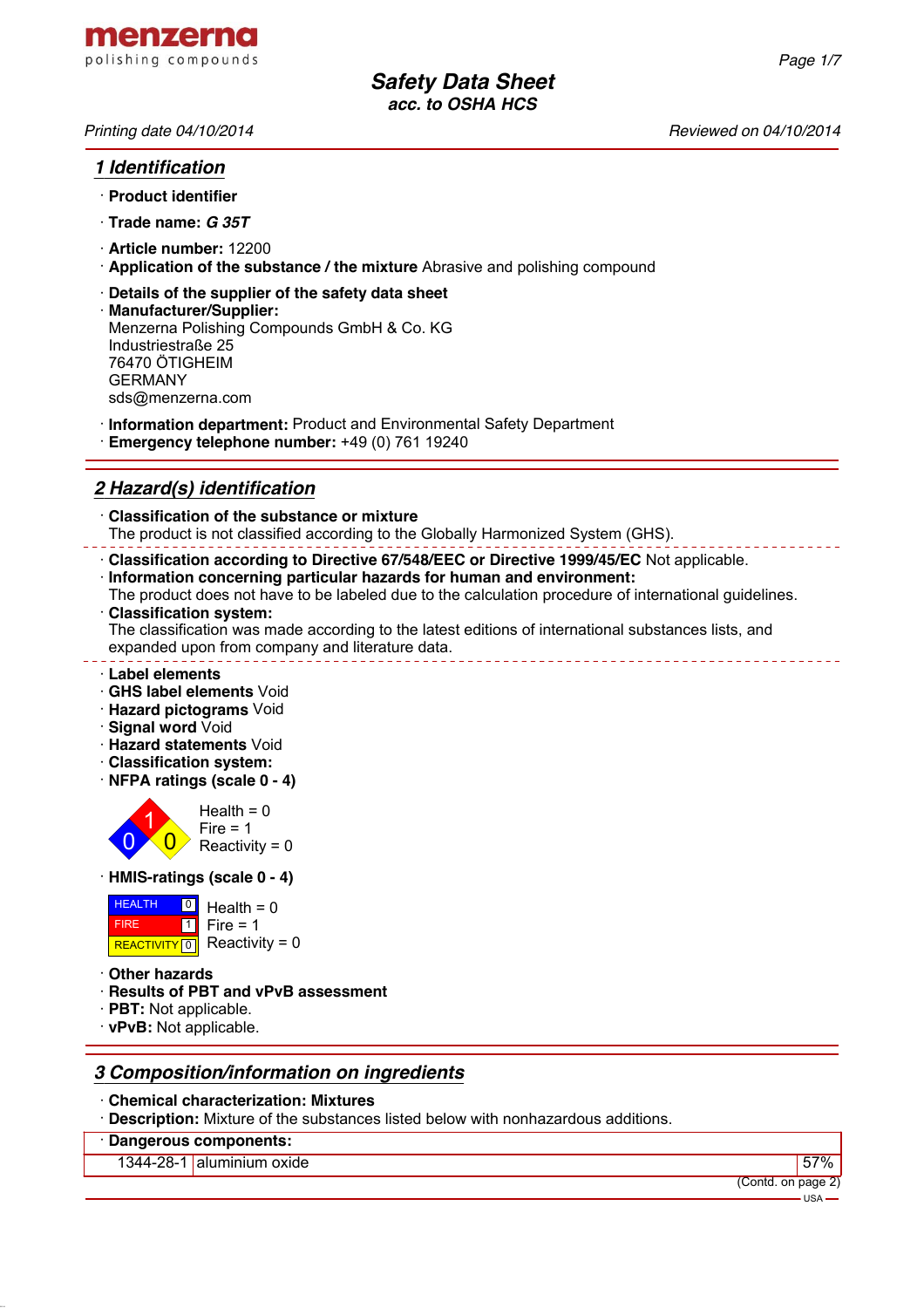menzerna polishing compounds

*Printing date 04/10/2014 Reviewed on 04/10/2014*

**Trade name:** *G 35T*

|                             | (Contd. of page 1)                                                   |     |
|-----------------------------|----------------------------------------------------------------------|-----|
|                             | 8002-74-2 Paraffin waxes and Hydrocarbon waxes                       | 13% |
|                             | 64742-56-9 Distillates (petroleum), solvent-dewaxed light paraffinic | 8%  |
|                             | $\otimes$ Asp. Tox. 1, H304                                          |     |
| · Non hazardous ingredients |                                                                      |     |
|                             | 7631-86-9 silicon dioxide, chemically prepared                       | 16% |
|                             | 91081-53-7 Rosin, reaction products with Formaldehyde                | 6%  |
|                             |                                                                      |     |

### *4 First-aid measures*

- · **Description of first aid measures**
- · **General information:** No special measures required.
- · **After inhalation:** Supply fresh air; consult doctor in case of complaints.
- · **After skin contact:** Immediately wash with water and soap and rinse thoroughly. If skin irritation continues, consult a doctor.
- · **After eye contact:**

Rinse opened eye for several minutes under running water. If symptoms persist, consult a doctor.

· **After swallowing:** If symptoms persist consult doctor.

Rinse out mouth and then drink plenty of water.

- · **Most important symptoms and effects, both acute and delayed** No further relevant information available.
- · **Indication of any immediate medical attention and special treatment needed** Treat according to symptoms.

## *5 Fire-fighting measures*

- · **Extinguishing media**
- · **Suitable extinguishing agents:** Water spray, foam, dry powder or carbon dioxide.
- · **For safety reasons unsuitable extinguishing agents:** Water with full jet
- · **Special hazards arising from the substance or mixture** Nitrogen oxides (NOx)
- · **Advice for firefighters**
- · **Protective equipment:** Wear self-contained respiatory protective device. Wear fully protective suit.

### *6 Accidental release measures*

- · **Personal precautions, protective equipment and emergency procedures**
- Keep unnecessary personnel away. Ensure adequate ventilation. Use personal protection recommended in section 8.
- · **Environmental precautions:** Do not allow to enter sewers/ surface or ground water.
- · **Methods and material for containment and cleaning up:** Pick up mechanically.
- **Reference to other sections**

See Section 7 for information on safe handling.

See Section 8 for information on personal protection equipment.

See Section 13 for disposal information.

### *7 Handling and storage*

· **Precautions for safe handling** No special precautions are necessary if used correctly.

· **Information about protection against explosions and fires:** No special measures required.

(Contd. on page 3) USA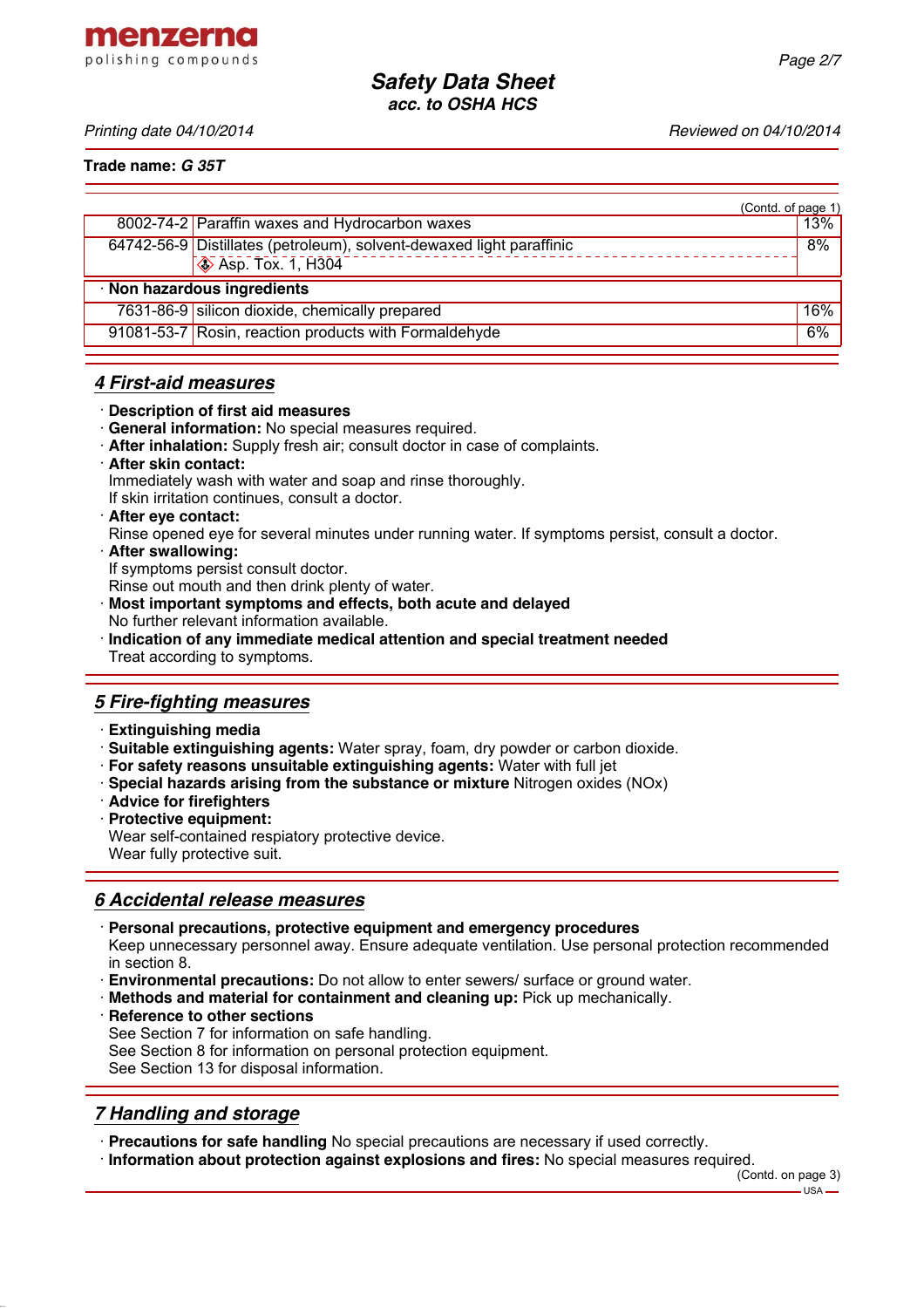*Printing date 04/10/2014 Reviewed on 04/10/2014*

**Trade name:** *G 35T*

(Contd. of page 2)

- · **Conditions for safe storage, including any incompatibilities**
- · **Storage:**
- · **Requirements to be met by storerooms and receptacles:** Store in a well-ventilated place. Storage temperature: between 15 °C and 25 °C.
- · **Information about storage in one common storage facility:** Not required.
- · **Further information about storage conditions:** None.
- · **Specific end use(s)** No further relevant information available.

## *8 Exposure controls/personal protection*

- · **Additional information about design of technical systems:** No further data; see item 7.
- · **Control parameters**

| Components with limit values that require monitoring at the workplace: |                                                                                                                  |  |  |  |  |
|------------------------------------------------------------------------|------------------------------------------------------------------------------------------------------------------|--|--|--|--|
|                                                                        | 1344-28-1 aluminium oxide                                                                                        |  |  |  |  |
|                                                                        | PEL Long-term value: 15 <sup>*</sup> ; 15 <sup>**</sup> mg/m <sup>3</sup><br>*Total dust; ** Respirable fraction |  |  |  |  |
| REL I                                                                  | Long-term value: 10* 5** mg/m <sup>3</sup><br>*Total dust **Respirable fraction                                  |  |  |  |  |
| TLV                                                                    | Long-term value: 1* mg/m <sup>3</sup><br>as AI; *as respirable fraction                                          |  |  |  |  |
| 8002-74-2 Paraffin waxes and Hydrocarbon waxes                         |                                                                                                                  |  |  |  |  |
|                                                                        | REL   Long-term value: $2 \text{ mg/m}^3$                                                                        |  |  |  |  |
| TLV                                                                    | Long-term value: 2 mg/m <sup>3</sup>                                                                             |  |  |  |  |
| 64742-56-9 Distillates (petroleum), solvent-dewaxed light paraffinic   |                                                                                                                  |  |  |  |  |
|                                                                        | TWA Long-term value: 5 mg/m <sup>3</sup>                                                                         |  |  |  |  |
|                                                                        | .                                                                                                                |  |  |  |  |

· **Additional information:** The lists that were valid during the creation were used as basis.

- · **Exposure controls**
- · **Personal protective equipment:**
- · **General protective and hygienic measures:**
- The usual precautionary measures for handling chemicals should be followed.
- · **Breathing equipment:** Not necessary if room is well-ventilated.
- · **Protection of hands:**
- Protective gloves are recommended.

The glove material has to be impermeable and resistant to the product/ the substance/ the preparation. Due to missing tests no recommendation to the glove material can be given for the product/ the preparation/ the chemical mixture.

Selection of the glove material on consideration of the penetration times, rates of diffusion and the degradation

· **Material of gloves**

The selection of the suitable gloves does not only depend on the material, but also on further marks of quality and varies from manufacturer to manufacturer. As the product is a preparation of several substances, the resistance of the glove material can not be calculated in advance and has therefore to be checked prior to the application.

**Penetration time of glove material** 

The exact break through time has to be found out by the manufacturer of the protective gloves and has to be observed.

- · **Eye protection:** Safety glasses
- **Body protection:** Protective work clothing

(Contd. on page 4)

USA



menzerna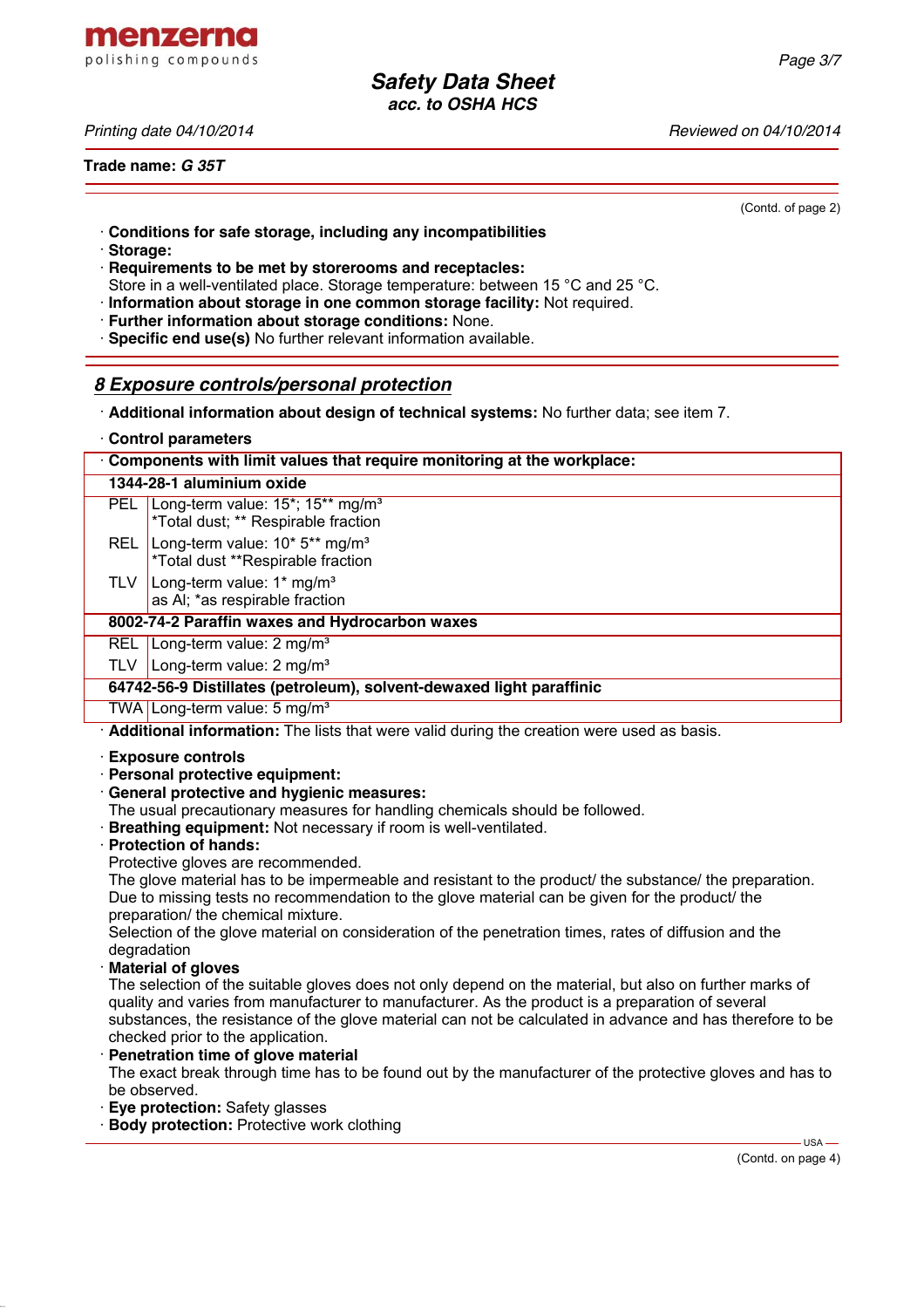menzerna polishing compounds

*Printing date 04/10/2014 Reviewed on 04/10/2014*

**Trade name:** *G 35T*

(Contd. of page 3)

| 9 Physical and chemical properties                                                  |                                                            |  |  |
|-------------------------------------------------------------------------------------|------------------------------------------------------------|--|--|
| Information on basic physical and chemical properties<br><b>General Information</b> |                                                            |  |  |
| Appearance:                                                                         |                                                            |  |  |
| Form:                                                                               | Solid                                                      |  |  |
| Color:                                                                              | Beige                                                      |  |  |
| Odor:                                                                               | Characteristic                                             |  |  |
| Odour threshold:                                                                    | Not determined.                                            |  |  |
| pH-value:                                                                           | Not applicable.                                            |  |  |
| Change in condition                                                                 |                                                            |  |  |
| <b>Melting point/Melting range:</b>                                                 | $>$ 40 °C ( $>$ 104 °F)                                    |  |  |
| <b>Boiling point/Boiling range:</b>                                                 | $> 100 °C$ ( $> 212 °F$ )                                  |  |  |
| · Flash point:                                                                      | $> 100 °C$ ( $> 212 °F$ )                                  |  |  |
| · Flammability (solid, gaseous):                                                    | Not determined.                                            |  |  |
| · Decomposition temperature:                                                        | Not determined.                                            |  |  |
| · Auto igniting:                                                                    | Product is not selfigniting.                               |  |  |
| Danger of explosion:                                                                | Product does not present an explosion hazard.              |  |  |
| · Density:                                                                          | Not determined.                                            |  |  |
| · Relative density                                                                  | Not determined.                                            |  |  |
| · Vapour density                                                                    | Not applicable.                                            |  |  |
| · Evaporation rate                                                                  | Not applicable.                                            |  |  |
| · Solubility in / Miscibility with                                                  |                                                            |  |  |
| Water:                                                                              | Insoluble.                                                 |  |  |
|                                                                                     | · Partition coefficient (n-octanol/water): Not determined. |  |  |
| · Viscosity:                                                                        |                                                            |  |  |
| <b>Dynamic:</b>                                                                     | Not applicable.                                            |  |  |
| <b>Kinematic:</b>                                                                   | Not applicable.                                            |  |  |
| <b>Other information</b>                                                            | No further relevant information available.                 |  |  |

## *10 Stability and reactivity*

- · **Reactivity** None under normal conditions.
- · **Chemical stability**
- · **Thermal decomposition / conditions to be avoided:**
- No decomposition if used according to specifications.
- · **Possibility of hazardous reactions** No dangerous reactions known.
- · **Conditions to avoid** No further relevant information available.
- · **Incompatible materials:** No further relevant information available.
- · **Hazardous decomposition products:** No dangerous decomposition products known.

## *11 Toxicological information*

- · **Information on toxicological effects**
- · **Acute toxicity:**
- · **Primary irritant effect:**
- · **on the skin:** No irritant effect.
- · **on the eye:** No irritating effect.
- · **Sensitization:** No sensitizing effects known.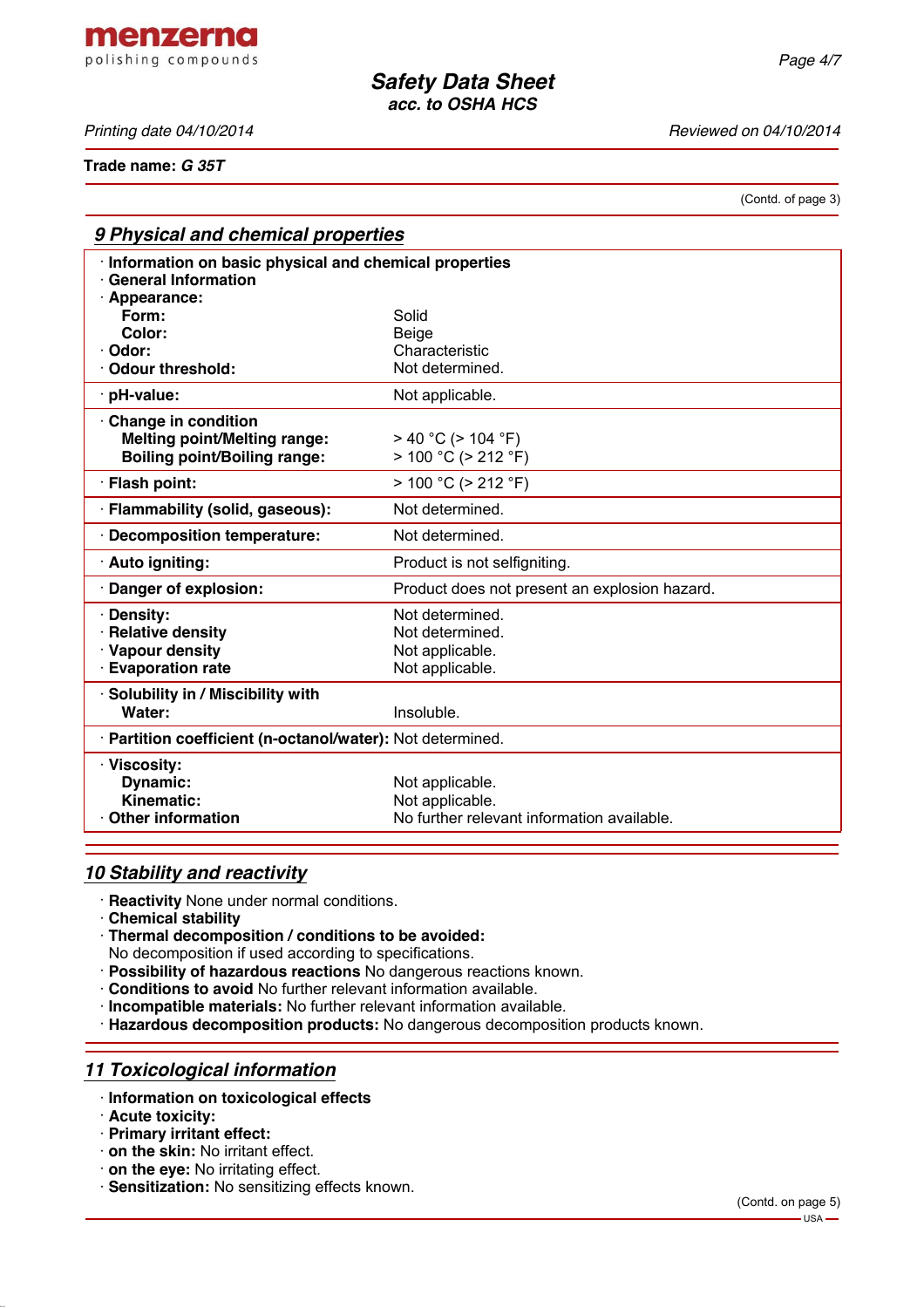menzerna polishing compounds

*Printing date 04/10/2014 Reviewed on 04/10/2014*

(Contd. of page 4)

#### · **Additional toxicological information:**

The product is not subject to classification according to internally approved calculation methods for preparations:

When used and handled according to specifications, the product does not have any harmful effects according to our experience and the information provided to us.

#### · **OSHA-Ca (Occupational Safety & Health Administration)**

None of the ingredients is listed.

### *12 Ecological information*

- · **Toxicity**
- · **Aquatic toxicity:** No further relevant information available.
- · **Persistence and degradability** No further relevant information available.
- · **Bioaccumulative potential** No further relevant information available.
- · **Mobility in soil** No further relevant information available.
- · **Additional ecological information:**

#### · **General notes:**

Water hazard class 1 (Self-assessment): slightly hazardous for water

Do not allow undiluted product or large quantities of it to reach ground water, water course or sewage system.

#### · **Results of PBT and vPvB assessment**

- · **PBT:** Not applicable.
- · **vPvB:** Not applicable.
- · **Other adverse effects** No further relevant information available.

### *13 Disposal considerations*

- · **Waste treatment methods**
- · **Recommendation:** Must be specially treated adhering to official regulations.
- · **Uncleaned packagings:**
- **Recommendation:** Disposal must be made according to official regulations.

### *14 Transport information*

| · UN-Number<br>DOT, ADR, ADN, IMDG, IATA                                          | Void            |
|-----------------------------------------------------------------------------------|-----------------|
| UN proper shipping name<br>DOT, ADR, ADN, IMDG, IATA                              | Void            |
| · Transport hazard class(es)                                                      |                 |
| DOT, ADR, ADN, IMDG, IATA<br><b>· Class</b>                                       | Void            |
| · Packing group<br>· DOT, ADR, IMDG, IATA                                         | Void            |
| <b>Environmental hazards:</b><br>· Marine pollutant:                              | No.             |
| · Special precautions for user                                                    | Not applicable. |
| Transport in bulk according to Annex II of<br><b>MARPOL73/78 and the IBC Code</b> | Not applicable. |
|                                                                                   | (Contdonposee)  |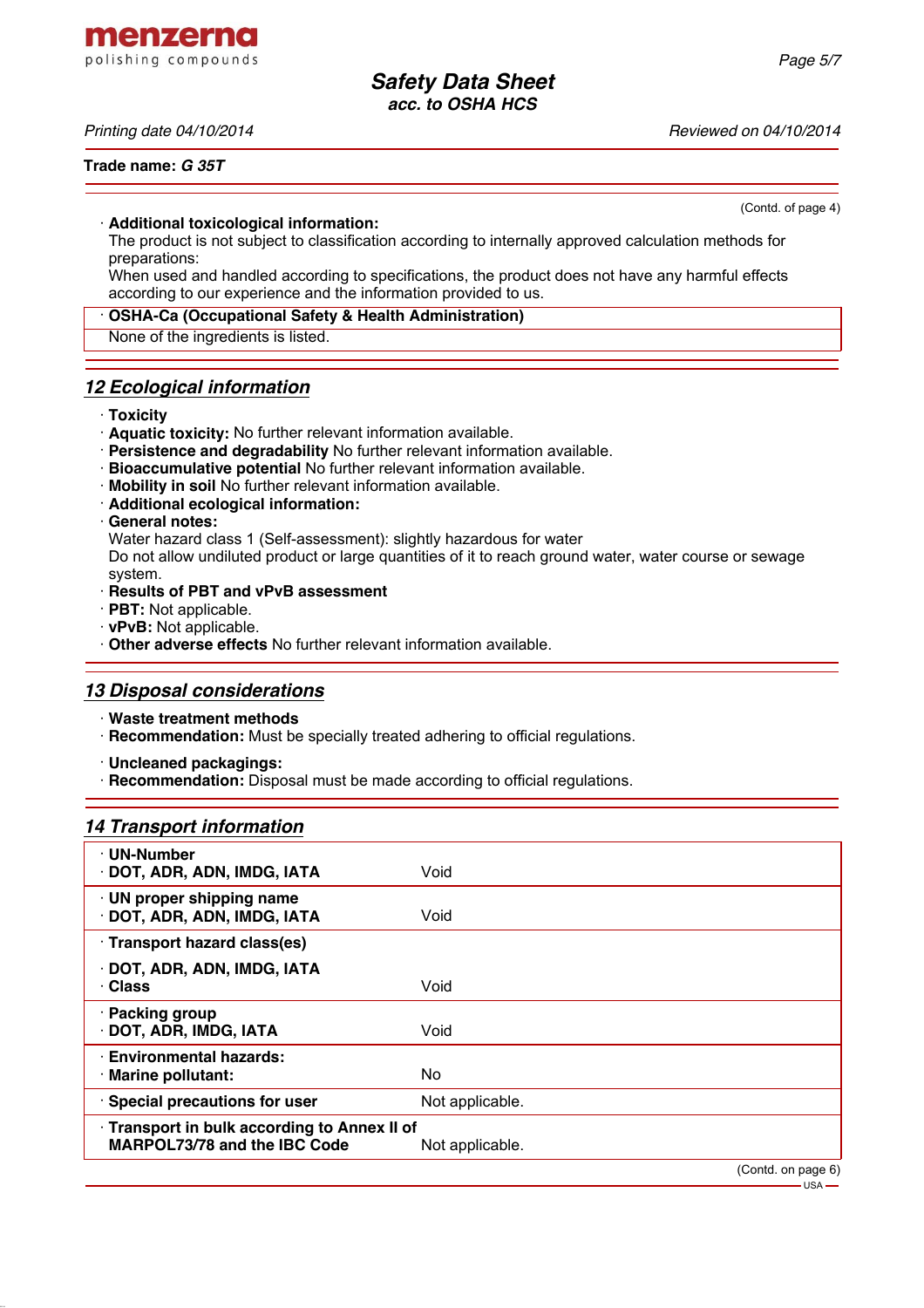*Printing date 04/10/2014 Reviewed on 04/10/2014*

menzerna polishing compounds

**Trade name:** *G 35T*

(Contd. of page 5)

· **UN "Model Regulation":** -

## *15 Regulatory information*

· **Safety, health and environmental regulations/legislation specific for the substance or mixture** Regulation 1907/2006/EC, REACH concerning the Registration, Evaluation, Authorisation and Restriction of Chemicals.

Regulation 453/2010/EU, REACH as amended.

Regulation 1272/2008/EC, on Classification, Labelling and Packaging of substances and mixtures. · **Sara**

| Section 355 (extremely hazardous substances):                    |
|------------------------------------------------------------------|
| None of the ingredients is listed.                               |
| Section 313 (Specific toxic chemical listings):                  |
| None of the ingredients is listed.                               |
| TSCA (Toxic Substances Control Act):                             |
| All ingredients are listed.                                      |
| Proposition 65                                                   |
| <b>Chemicals known to cause cancer:</b>                          |
| None of the ingredients is listed.                               |
| Chemicals known to cause reproductive toxicity for females:      |
| None of the ingredients is listed.                               |
| Chemicals known to cause reproductive toxicity for males:        |
| None of the ingredients is listed.                               |
| Chemicals known to cause developmental toxicity:                 |
| None of the ingredients is listed.                               |
| Carcinogenic categories                                          |
| <b>EPA (Environmental Protection Agency)</b>                     |
| None of the ingredients is listed.                               |
| TLV (Threshold Limit Value established by ACGIH)                 |
| 1344-28-1 aluminium oxide<br>A4                                  |
| NIOSH-Ca (National Institute for Occupational Safety and Health) |
| None of the ingredients is listed.                               |
| <b>GHS label elements Void</b>                                   |
| <b>Hazard pictograms Void</b>                                    |
| Signal word Void                                                 |

· **Hazard statements** Void

· **Chemical safety assessment:** A Chemical Safety Assessment has not been carried out.

### *16 Other information*

This information is based on our present knowledge. However, this shall not constitute a guarantee for any specific product features and shall not establish a legally valid contractual relationship.

#### · **Relevant phrases**

H304 May be fatal if swallowed and enters airways.

- · **Department issuing MSDS:** Product and Environmental Safety Department
- · **Date of preparation / last revision** 04/10/2014 / -